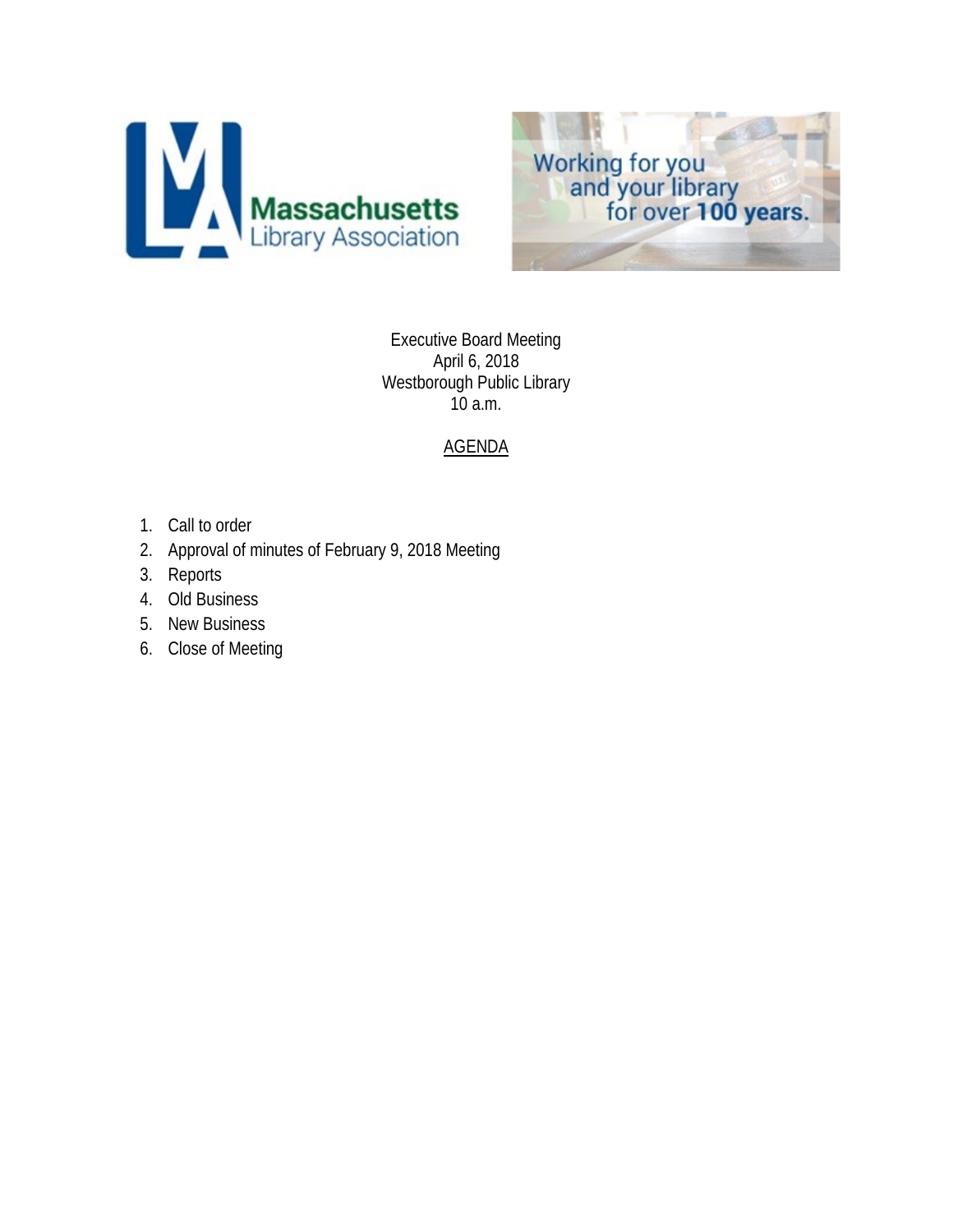## 4/6/2018

Membership Report

- We had 21 new members in the past 30 days. 3 registered for conference and 3 attended Legislative Day.
- Last meeting we discussed if MLA should offer a discount for recruiting a new member? I spoke with Bob Scheier from NELA and said they no longer offer that discount but have a new member discount instead. Wild Apricot offers this feature for new members that we can set up. I suggest beginning next year as part of the rate changes and we can advertise both together. A \$10.00 discount is what NELA has. I suggest we do the same.
- **\*\*\***If anyone is reading this, could you please ask your committees for a volunteer to be at the President's Reception at conference and be able to answer questions about your committee (for the committee faire)?
- We worked with the Northeast Storytelling Conference & Festival to offer MLA members the membership price to attend. I'm finding out how many MLA members took advantage of the discount.

Respectfully submitted by Laurie Lessner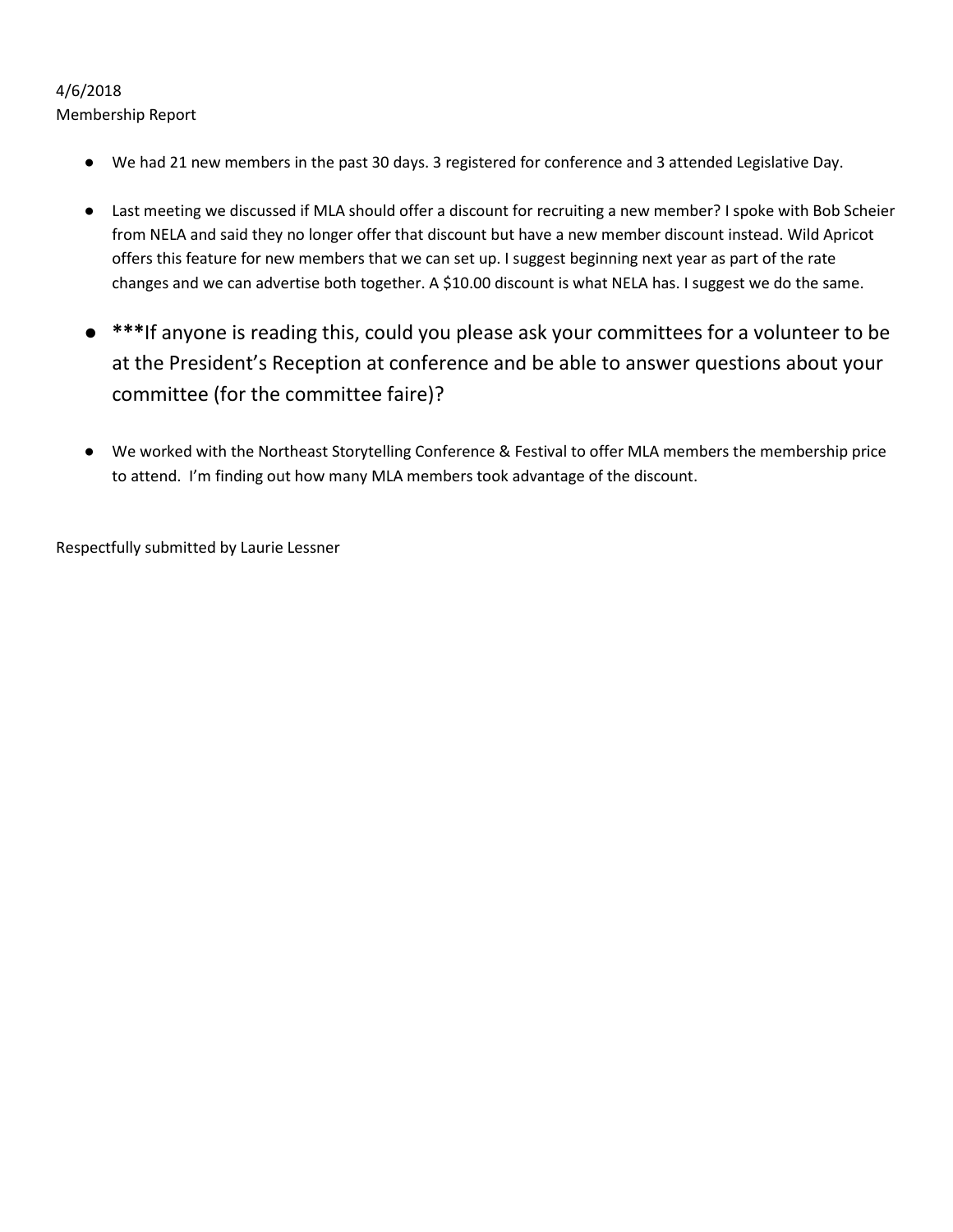April 6, 2018

MLA Paralibrarian Section Executive Board Report:

The Paralibrarian Section met on March 15<sup>th</sup> at Middleborough Public Library with a full board and support team in attendance. The Section heard updates on the MLA Conference from Section Liaison Matt Costanza, and finalized details of our Raffle Basket donation. We then moved into Executive Session to review, discuss and vote on 2018 Outstanding Library Support Staff and Paralibrarian Advocate awards.

The response to Heather Maganzini's coordination and promotion of the Paralibrarian Awards was excellent. Her initiative to promote nominations via social media, and the updated nomination forms using Survey Monkey was successful. The Section received 13 nominations for Outstanding Library Support Staff and 2 nominations for Paralibrarian Advocate. Nominees will be honored and Awards will be presented at the PARAGANZA program at conference on Tuesday at 4:20pm.

Following the Section meeting, the PARA Review Board (Karen Horn, Anna McGrath, Lori Salotto, Joyce Senior) met to review 6 portfolio applications. It is expected that 13 PARA Certifications will be presented at conference this year. Between MLA membership fees, the application fee, and registration to attend conference to accept the PARA Certificate for recipients, library directors and staff and library trustees, it is estimated that the PARA Certification program will bring in more than \$2500 revenue this year.

The Section reviewed the pros and cons of the *Fast! Forward!* newsletter and determined at this time it is a duplication of information already available on the MLA website, through the revived MLA newsletter and via social media. No new issues are currently planned while we reevaluate the format and content.

Paralibrarian recruitment efforts continue. The website is up to date.

Submitted, Allison Sloan Chairperson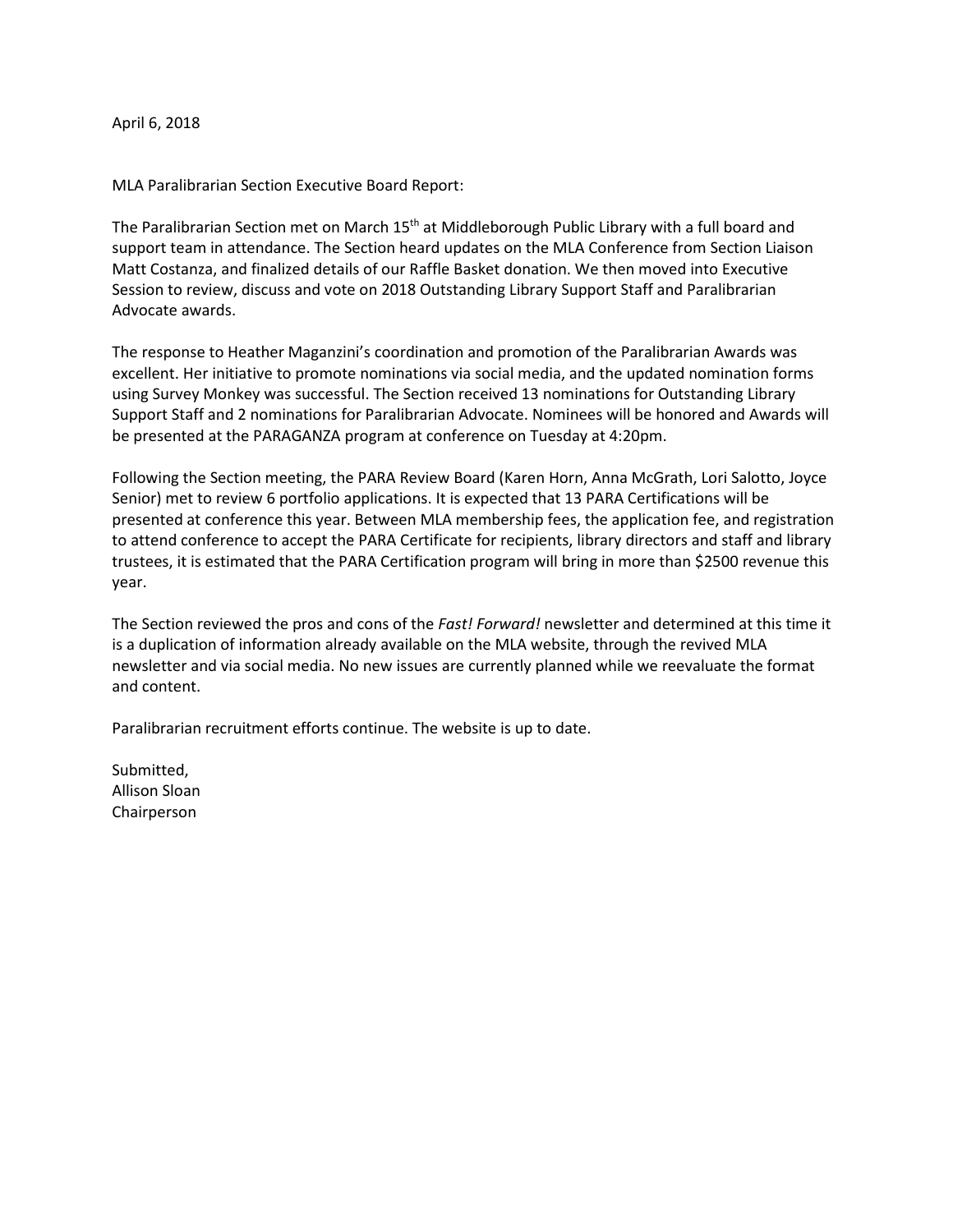Youth Services Section Report April 6, 2018

Due to the back-to-back Nor'easters, the Retreat Center that was hosting the YSS biannual Retreat was forced to cancel our reservation. The YSS board is exploring options to reschedule the Retreat. We are working with the Association Manager to either hold registration for the participants or make refunds as necessary.

The edits and updates to the YSS Bylaws were passed by the YSS membership. Our nominating committee will be accepting nominations for Chair, Conference Committee Liaison, and Secretary starting now, to be voted on at our Annual Meeting during Conference in May.

There will be a virtual YSS board meeting on Thursday, April 26, to make final preparations for Annual Conference.

Respectfully submitted,

Larissa Farrell **Chair**